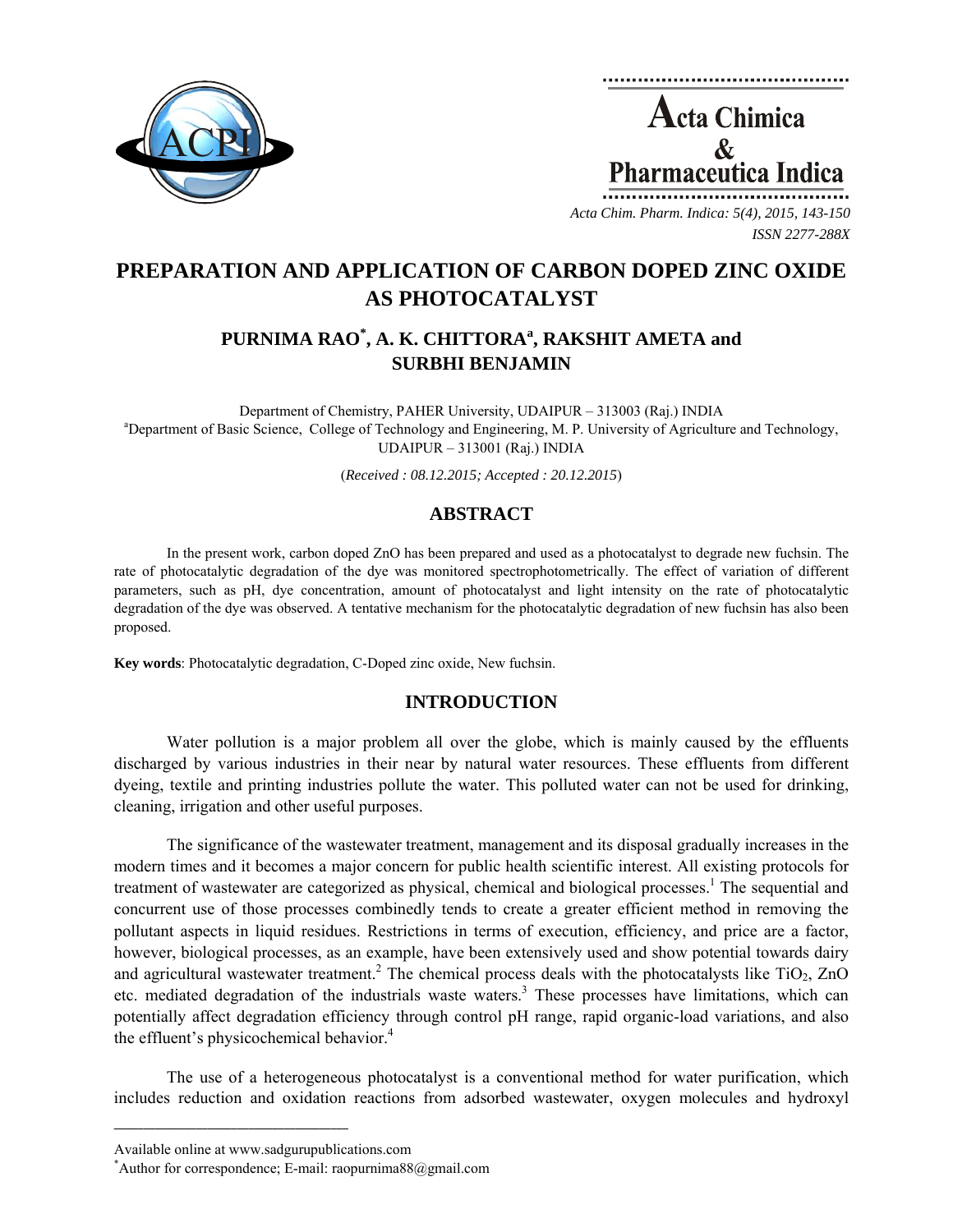anions, or other organic molecules.<sup>5,6</sup> Uses of semiconductors like  $TiO<sub>2</sub>$ , ZnO ZnS, WO<sub>3</sub> etc. in photocatalysis employ semiconductors in suspension. Integral to this study, it was an assessment of the efficiency of heterogeneous photocatalyst processes for dairy and agricultural wastewater treatment with immobilized TiO<sub>2</sub> and ZnO to reduce organic pollutant load.<sup>7</sup> Semiconductor catalysts TiO<sub>2</sub> and ZnO have been widely used to mineralize harmful organic pollutants in wastewater into less damaging inorganic nontoxic compounds like  $CO<sub>2</sub>$ , HCl and water.<sup>8</sup>

Nanosized TiO<sub>2</sub> and ZnO photocatalysts in the form of nanorods, nanospheres, thin porous films, nanofibers and nanowires have been utilized in various applications, including photocatalysis because of their high activity, low cost and environmental safety.<sup>9-11</sup> Interestingly, very high surface to volume ratio of nanostructures make them efficient for photocatalysis and other application. In recent studies, authors have reported that zinc oxide and titanium dioxide have excellent photocatalytic properties and both catalysts are designated to be capable substrates for photodegradation of dyes.<sup>12</sup>

Kothari et al.<sup>13</sup> reported the photocatalytic degradation of evans blue, an azo dye and its mixture with amaranth in presence of  $ZnO$ . Egzar et al.<sup>14</sup> carried out the photocatalytic degradation of aniline blue dye using different semiconductors such as  $ZnO$ ,  $ZnS$  and  $SnO<sub>2</sub>$ . Increase in photocatalytic activity of  $ZnO$  was reported by Benjamin et al.<sup>15</sup> by coating it with some natural pigment. Yang et al.<sup>16</sup> synthesized SnO<sub>2</sub>/ZnO/TiO<sub>2</sub> composite photocatalyst and tested its photocatalytic activity for photodecomposition of methyl orange under both; visible and UV light irradiations. Gandhi et al.<sup>17</sup> studied the ZnS-CdS catalyzed photocatalytic bleaching of malachite green and brilliant green dyes. Pare et al.<sup>18</sup> carried out the photocatalytic degradation of lissamine fast yellow in the aqueous suspension of ZnO under artificial light. The photocatalytic bleaching of eosin using ZnO and effect of surface charge was investigated by Vyas et al.<sup>19</sup> Peng et al.<sup>20</sup> have prepared Ag-sensitized ZnO and compared the activity of ZnO and Ag/ZnO. They found that Ag/ZnO showed better photocatalytic performance under simulated solar light for the degradation of phenol and methyl orange.

## **EXPERIMENTAL**

### **Material and method**

#### **Preparation of ZnO nanoparticles**

Zinc acetate dihydrate  $(Zn(CH_3COO)_2.2H_2O)$  (13.16 g) was dissolved in 3 L of deionized water under vigorous stirring till homogeneous solution was obtained. Then 17.28 g of sodium dodecyl sulphate (SDS) and 0.2 M of sodium hydroxide were added into the above solution under continuous stirring till pH value reached 12 and heated at  $160^{\circ}$ C for 14 hr in an oven. The precipitates were recovered by centrifugation and washed with deionized water and ethanol several times<sup>10</sup>. The product was dried at  $60^{\circ}$ C for 3 hr and labelled as uncalcined zinc oxide (Znc). A portion of this product (10 g Znc) was calcined at 400<sup>0</sup>C for 4 hr, cooled to room temperature, ground in agate mortar and labelled as calcined zinc oxide (Zc). At the end of the reaction, sodium dodecyl sulphate (SDS) and  $CH_3COONa$  were eliminated during washing of  $Zn(OH)_2$ . The final yield of ZnO was 90%.

## **Preparation of carbon-doped ZnO**

The C-doped ZnO was synthesized in a solvent free reaction. 20 g of uncalcined zinc oxide was added to 40 g of glucose and grinded in an agate mortar. The mixture was calcined in a ceramic crucible at  $400^{\circ}$ C for 4 hr and cooled. The product was ground to fine powder and labeled as carbon-doped zinc oxide (CZ).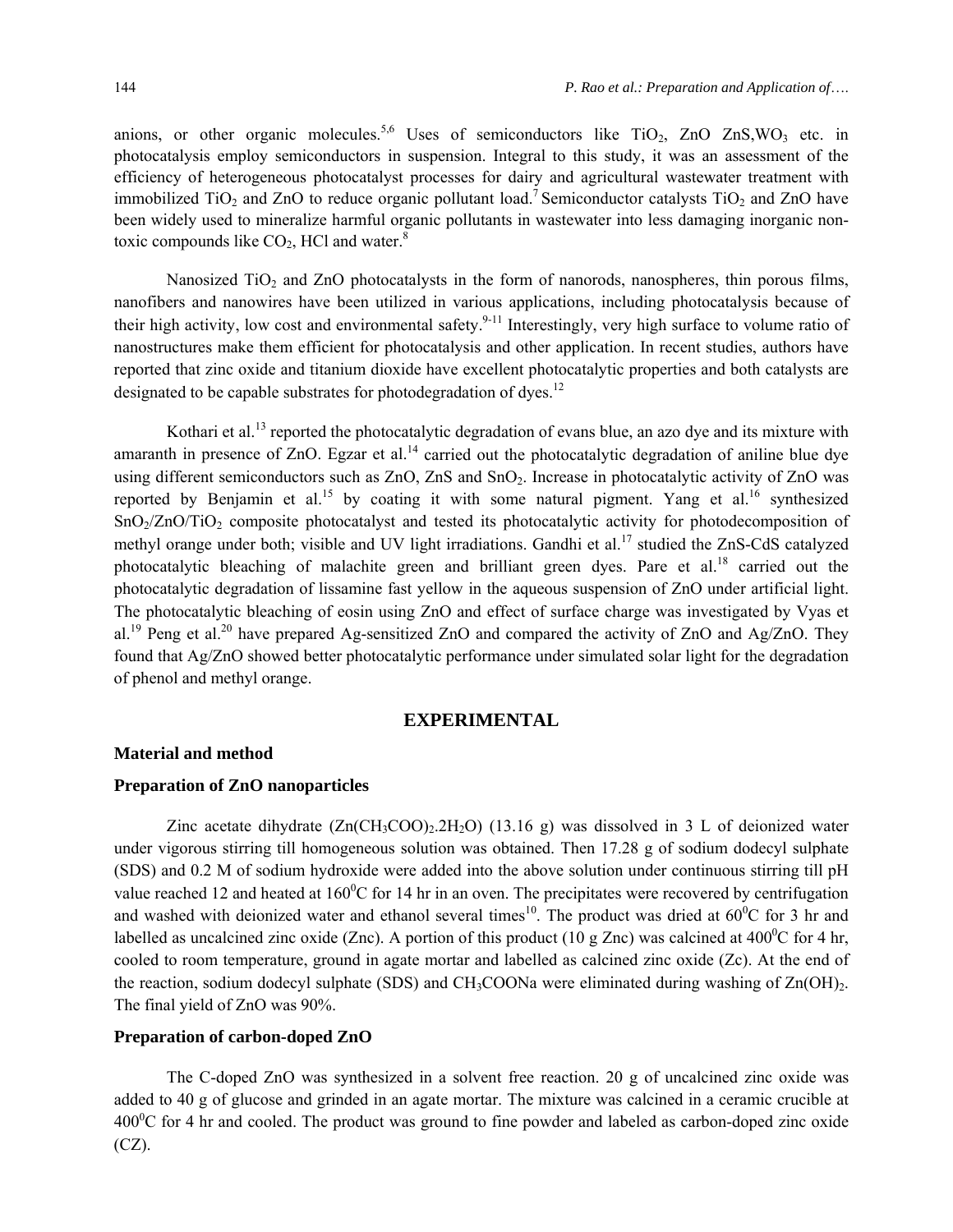#### **New fuchsine**

New fuchsine, is an organic compound with the formula  $[(CH_3N(H)CH_3C_6H_3)_3C]$ Cl. It is a magentacolored solid that is used as a dye. It is prepared by condensation of N-methyl toluidine with xylidene in the presence of hydrochloric acid.



**Fig. 1: Structure of new fuchsin** 

It is used to dye polyacrylonitrile, paper, and leather. New fuchsine can be used for staining acid fast organism, e.g. by Ziehl-Neelsen stain, and for making Schiff's reagent. As a primary amine, the dye can be diazotized in the laboratory, and the resulting diazonium salt used as a trapping agent in enzyme histochemistry.

New fuchsine dye has been used as a model system in the present investigation to compare the photocatalytic activity of pure ZnO and C-doped zinc oxide. All the solutions were prepared in doubly distilled water. Irradiation was carried out by keeping the whole assembly exposed to a 200 W tungsten lamp (Philips; light intensity = 30.0 mWcm<sup>-2</sup>). The intensity of light at various distances from the lamp was measured with the help of a solarimeter. The pH of the solution was measured with the help of digital pHmeter.

0.0306 g of new fuchsine was dissolved in 100.0 mL of doubly distilled water to prepare its  $1.0 \times 10^{-3}$ M solution, which was used as stock solution. The stock solution was further diluted as and when required. The absorbance of new fuchsine dye solution was determined with the help of a spectrophotometer at  $\lambda_{\text{max}} =$ 650 nm. The progress of reaction was observed by measuring absorbance of the reaction mixture containing dye and semiconductor at regular time intervals during exposure. Decreasing trend of absorbance showed that dye was degraded during this process.

A decrease in absorbance of solution was observed with increasing time of exposure. A plot of  $1 +$ log A against time were found linear for pure ZnO and carbon doped ZnO, which indicates that the degradation of new fuchsine follows pseudo-first order kinetics. The rate constant was measured with the help of equation (1).

$$
k = 2.303
$$
 x slope ... (1)

### **RESULTS AND DISCUSSION**

Various factors, which affect degradation of new fuchsine dye have been studied to get the condition for optimum degradation rate.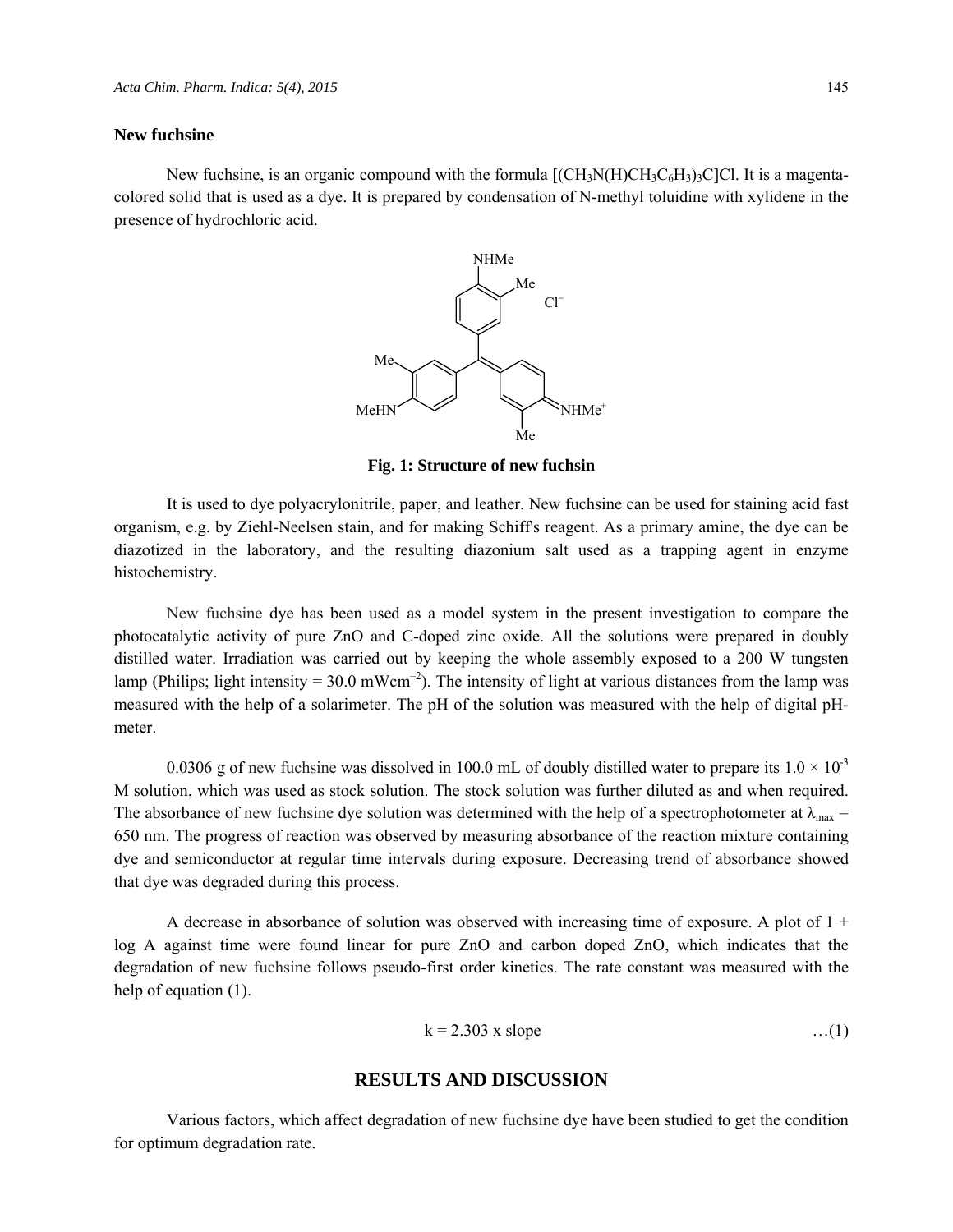#### **Effect of pH**

The effect of pH on the rate of degradation of C-doped ZnO was investigated in the pH range 6.5 to 10. The results are reported in Table 1.

## **Table 1: Effect of pH**

[New Fuchsine] =  $3.80 \times 10^{-5}$  M, C-doped ZnO =  $0.06$  g, Light intensity =  $30.0$  mWcm<sup>-2</sup>

| pH  | Rate constant (k) $\times$ 10 <sup>4</sup> (sec <sup>-1</sup> ) |  |
|-----|-----------------------------------------------------------------|--|
| 6.5 | 0.79                                                            |  |
| 7.0 | 0.81                                                            |  |
| 7.5 | 0.91                                                            |  |
| 8.0 | 1.12                                                            |  |
| 8.5 | 1.49                                                            |  |
| 9.0 | 1.33                                                            |  |
| 9.5 | 1.24                                                            |  |
| 10  | 1.12                                                            |  |

It has been observed that the rate of photocatalytic degradation of new fuchsin was increased as pH was increased and it attained optimum value at pH 8.5. The rate was decreased when pH of the dye solution was further increased. It may be due to the fact that on increasing the pH of the solution, there is an attraction between cationic dye molecule and negatively charged ¯OH ions. But, at higher pH, the cationic dye molecules convert into neutral form and hence, there is less attraction between neutral dye molecule and negatively charged surface of semiconductor. As a result, the rate was retarded.

## **Effect of new fuchsin concentration**

Effect of variation of dye concentration on the rate of reaction was also studied by taking different concentration of new fuchsine solution. The results are tabulated in Table 2.

### **Table 2: Effect of new fuchsine concentration**

 $pH = 8.5$ , C-doped ZnO = 0.06 g, Light intensity = 30.0 mWcm<sup>-2</sup>

| [New fuchsine] $\times 10^5$ M | Rate constant (k) $\times$ 10 <sup>4</sup> (sec <sup>-1</sup> ) |
|--------------------------------|-----------------------------------------------------------------|
| 3.40                           | 0.93                                                            |
| 3.60                           | 1.16                                                            |
| 3.80                           | 1.49                                                            |
| 4.00                           | 0.96                                                            |
| 4.20                           | 0.89                                                            |
| 4.40                           | 0.79                                                            |
| 4.60                           | 0.76                                                            |

It was observed that the rate of photocatalytic degradation of dye was increased on increasing the concentration of new fuchsin upto  $3.80 \times 10^{-5}$  M. It may be attributed to the fact that as the concentration of the new fuchsin was increased, more dye molecules were available for excitation and consecutive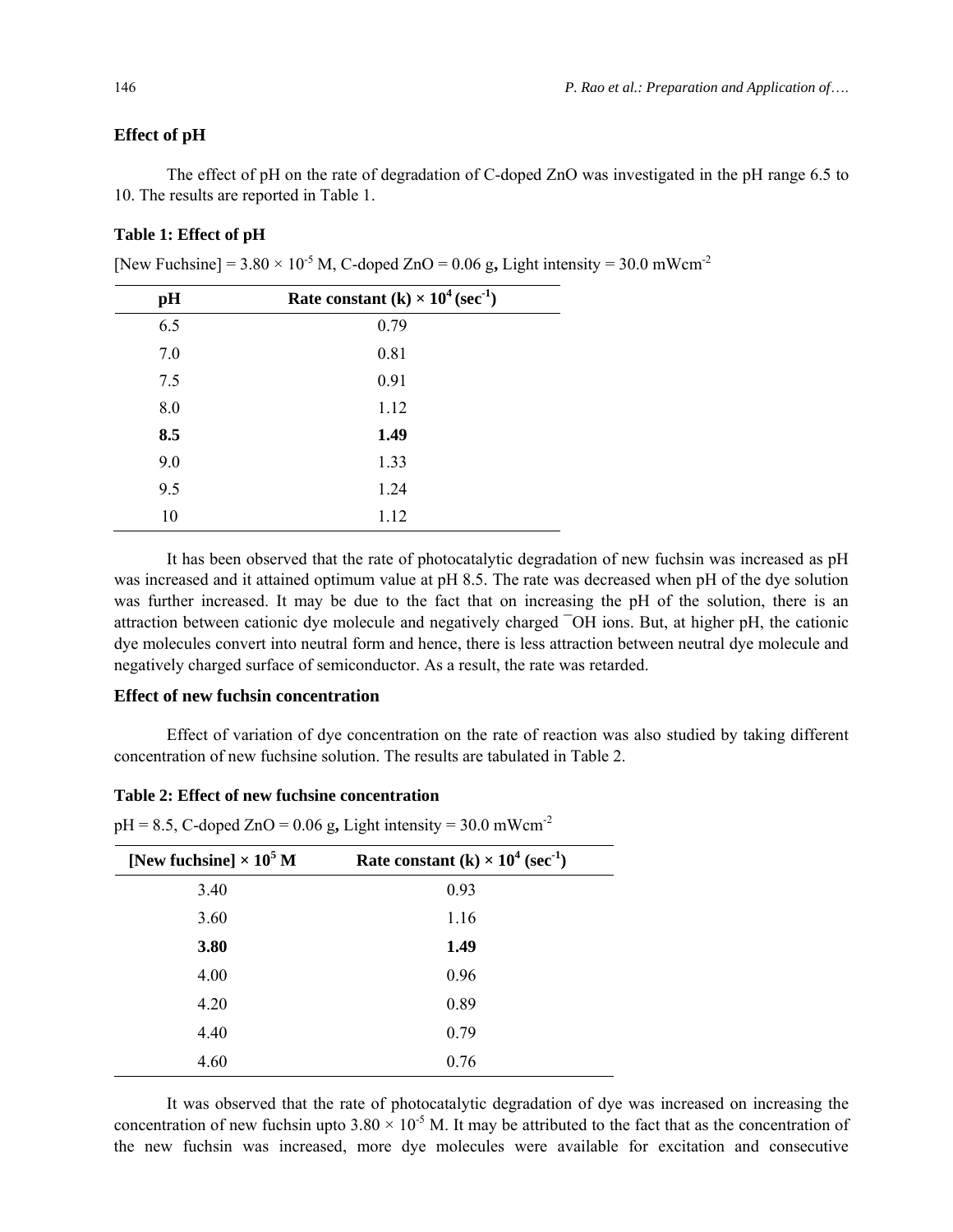energy/electron transfer and hence, an increase in the rate of degradation of the dye was observed. There was a decrease in degradation rate on increasing the concentration of dye above  $3.80 \times 10^{-5}$  M. This may be due to the fact that after a particular concentration, the dye may start acting as an internal filter and it will not permit the sufficient light intensity to reach the surface of the photocatalyst at the bottom of reaction vessel.

### **Effect of amount of C-doped ZnO**

The effect of amount of C-doped zinc oxide on the rate of photodegradation of new fuchsine was observed by keeping all other factors identical. The results are tabulated in Table 3.

#### **Table 3: Effect of amount of C-doped ZnO**

**C-doped ZnO (g)** Rate Constant  $(k) \times 10^4$  (sec<sup>-1</sup>) 0.04 1.23 **0.06 1.49**  0.08 1.09 0.10 0.91 0.12 0.77 0.14 0.72 0.16 0.71

 $pH = 8.5$ , [New fuchsine] =  $3.80 \times 10^{-5}$  M, Light intensity =  $30.0$  mWcm<sup>-2</sup>

The rate of reaction was found to increase on increasing the amount of semiconductor, C-doped zinc oxide. The rate of degradation reached to its optimum value at 0.06 g of the photocatalyst, because as the amount of the semiconductor was increased, it provides more exposed surface area for degradation of dye molecules. Beyond 0.06 g, the rate of reaction becomes almost constant. After a particular value (0.06 g), an increase in the amount of semiconductor will only increase the thickness of layer of the semiconductor and not its exposed surface area. This was confirmed by taking reaction vessels of different sizes. It was observed that this point of saturation was shifted to a higher value for vessels of larger volumes while a reverse trend was observed for vessels of smaller capacities.

## **Effect of light intensity**

The effect of light intensity on the photodegradation of new fuchsine was also observed. The results obtained are reported in Table 4.

## **Table 4: Effect of light intensity**

 $pH = 8.5$ , [New fuchsine] = 3.80 x 10<sup>-5</sup> M, C-doped ZnO = 0.06 g

| Light intensity $(mWcm-2)$ | Rate constant (k) $\times$ 10 <sup>4</sup> (sec <sup>-1</sup> ) |  |  |
|----------------------------|-----------------------------------------------------------------|--|--|
| 20.0                       | 0.98                                                            |  |  |
| 30.0                       | 1.49                                                            |  |  |
| 40.0                       | 1.17                                                            |  |  |
| 50.0                       | 1.06                                                            |  |  |
| 60.0                       | 0.91                                                            |  |  |
| 70.0                       | 0.72                                                            |  |  |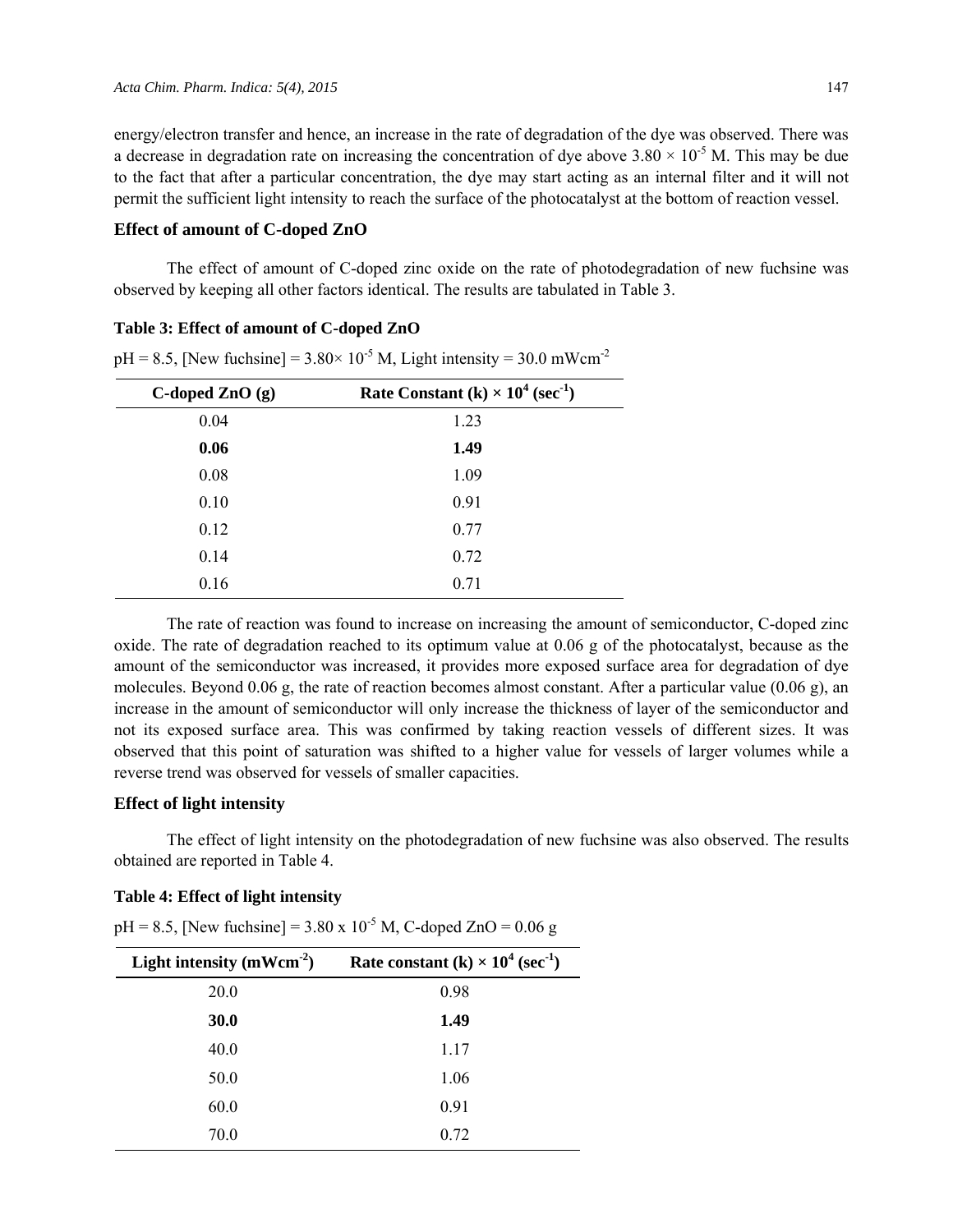These data indicate that photocatalytic degradation of new fuchsin was enhanced with the increase in intensity of light, because an increase in the light intensity will increase the number of photons striking per unit area per unit time of photocatalyst surface. There was a slight decrease in the rate of reaction as the intensity of light was increased beyond 30.0 mWcm-2.

## **A typical run**

After keeping the values of the above parameters constant for maximum degradation rate of the dye, a typical run was observed for the photocatalytic degradation of the dye. The results are shown in Table 5 and graphically presented in Fig. 2. Here, a comparative observation has been made for pure ZnO and C-doped ZnO, which confirms that the rate was almost three times increased in the case of C-doped ZnO in compare to pure ZnO.

### **Table 5: A typical run**

 $pH = 8.5$ , [New fuchsin] = 3.80 x 10<sup>-5</sup> M, C-Doped ZnO = 0.06 g, Light intensity = 30.0 mWcm<sup>-2</sup>

| <b>Time</b><br>(min.) | Abs.<br>Pure ZnO | $1 + \log$ Abs. | Abs.<br>C-doped ZnO | $1 + \log$ Abs. |
|-----------------------|------------------|-----------------|---------------------|-----------------|
| $\boldsymbol{0}$      | 0.193            | 0.28            | 0.193               | 0.28            |
| 10                    | 0.186            | 0.27            | 0.182               | 0.26            |
| 20                    | 0.182            | 0.26            | 0.160               | 0.20            |
| 30                    | 0.182            | 0.26            | 0.143               | 0.15            |
| 40                    | 0.173            | 0.24            | 0.133               | 0.12            |
| 50                    | 0.169            | 0.23            | 0.120               | 0.07            |
| 60                    | 0.162            | 0.21            | 0.117               | 0.06            |

Rate constant (k): For pure  $ZnO = 0.52 \times 10^{-4}$  sec<sup>-1</sup>; C-doped  $ZnO = 1.49 \times 10^{-4}$  sec<sup>-1</sup>



**Fig. 2: A typical run**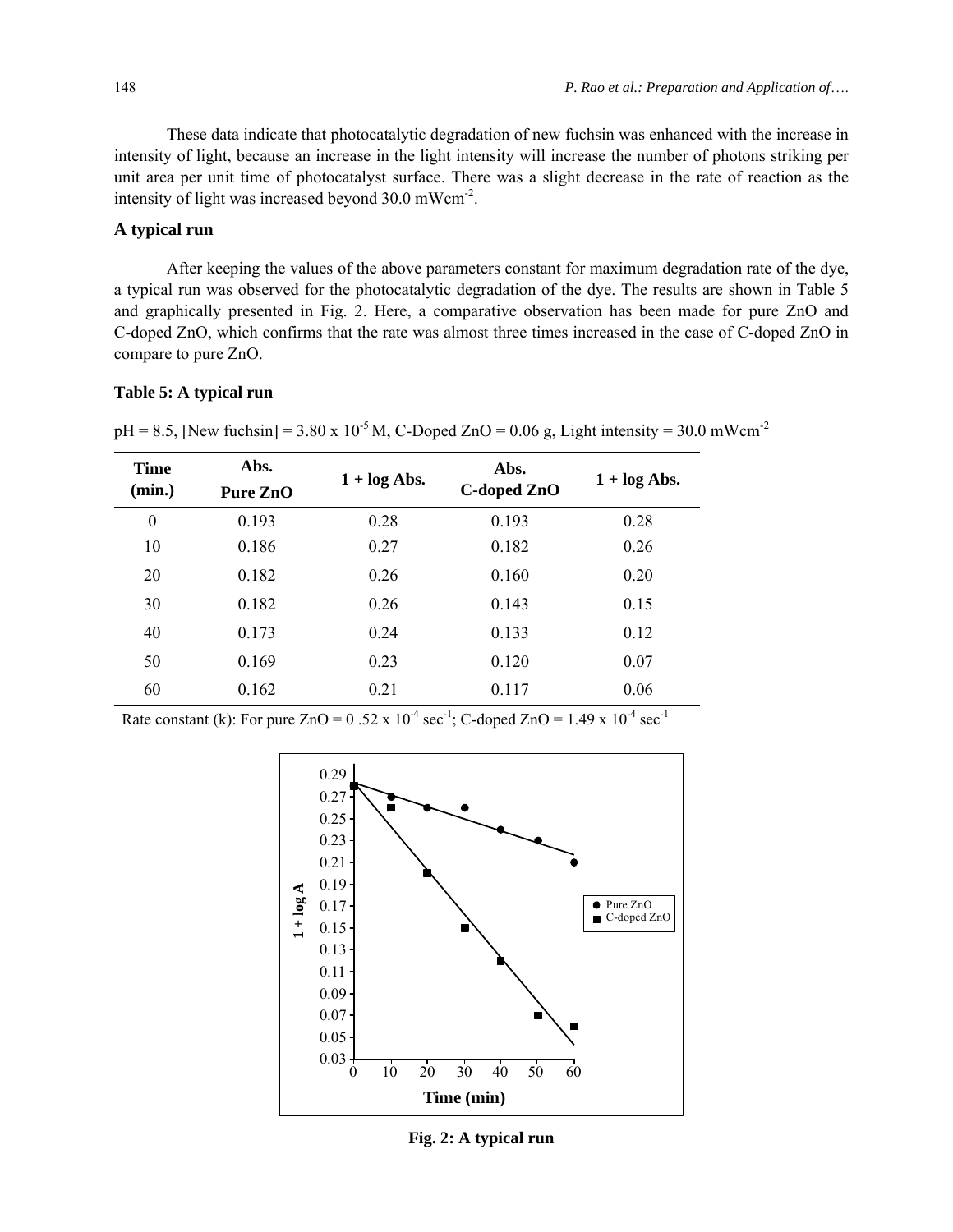#### **Mechanism**

On the basis of the experimental observations, a tentative mechanism of photocatalytic degradation of new fuchsine can be proposed as-

New fuchsine absorbs radiation of suitable wavelengths and it is excited to its first singlet excited state followed by intersystem crossing (ISC) to triplet state. On the other hand, the semiconducting carbon doped zinc dioxide also utilize the incident light energy to excite its electron from valence band to conduction band; thus, leaving behind a hole. This hole may abstract an electron from hydroxyl ions to generate hydroxyl radicals. These hydroxyl radicals will then oxidize the dye molecules to harmless products. The participation of • OH radical as an active oxidizing species was confirmed by using hydroxyl radical scavenger (2-propanol), where the rate of degradation was drastically reduced.

 $1 \text{ NF0} \longrightarrow 1 \text{ NF1}$  …(2)

$$
1 \text{ NF1} \xrightarrow{\text{ISC}} 3\text{NF1} \qquad \qquad \dots (3)
$$

$$
SC \xrightarrow{hv} e^{-} (CB) + h^{+} (VB) \qquad \qquad \dots (4)
$$

$$
h^+ + ^\frown \text{OH} \longrightarrow ^\bullet \text{OH} \qquad \qquad \dots (5)
$$

 $\cdot$ OH + 3NF1  $\longrightarrow$  Products …(6)

## **CONCLUSION**

C-doped zinc oxide was prepared by precipitation method by doping pure ZnO with glucose. Different rate affecting parameters like pH, dye concentrations, catalyst amount and light intensity were studied for the dye degradation. The observations revealed that new fuchsine dye could be degraded successfully by using C-doped ZnO under visible light. In comparative study, we found that the C-doped ZnO has shown three times enhanced photocatalytic activity than pure ZnO.

## **REFERENCES**

- 1. B. Neppolian, H. C. Choi, S. Sakthivel, B. Arabindoo and V. Murugesan, Solar/UV-Induced Photocatalytic Degradation of Three Commercial Textile Dyes, J. Hazard. Mater., **89**, 303-317 (2002).
- 2. J. C. Sin, S. M. Lam, A. R. Mohamed and K. T. Lee, Degrading Endocrine Disrupting Chemicals from Wastewater by TiO2 Photocatalysis: A Review, Int. J. Photoenergy, 185159 (2012).
- 3. K. Nakata and A. Fujishima, TiO<sub>2</sub> Photocatalysis: Design and Applications, J. Photochem. Photobiol. C, **13**, 169-189 (2012).
- 4. V. J. P. Vilar, A. I. E. Gomes, V. M. Ramos, M. I. Maldonado and R. A. R. Boaventura, Solar Photocatalysis of a Recalcitrant Coloured Effluent from a Wastewater Treatment Plant, Photochem. Photobiol. Sci., **8**, 691-698 (2009).
- 5. M. N. Chong, B. Jin, C. W. K. Chow and C. Saint, Recent Developments in Photocatalytic Water Treatment Technology: A Review, Water Research, **44**, 2997-3027 (2010).
- 6. L. Rizzo, S. Meric, M. Guida, D. Kassinos and V. Belgiorno, Heterogenous Photocatalytic Degradation Kinetics and Detoxification of an Urban Wastewater Treatment Plant Effluent Contaminated with Pharmaceuticals, Water Research, **43**, 4070-4078 (2009).